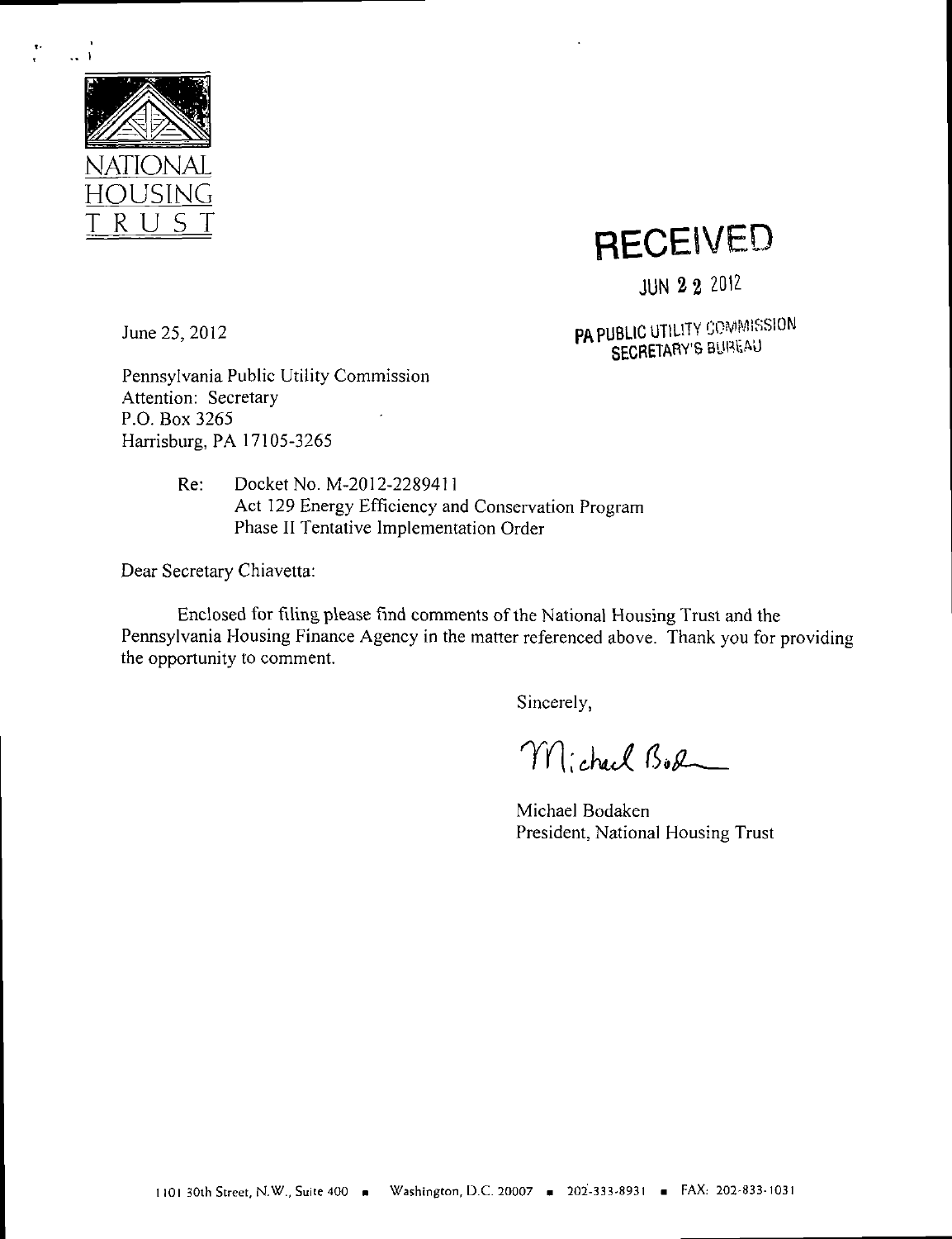Act 129 Energy Efficiency and Conservation Program Docket No. M-2012-2289411 Phase II Tentative Implementation Order

## **JOINT COMMENTS OF THE NATIONAL HOUSING TRUST AND PENNSYLVANIA HOUSING FINANCE AGENCY**

The National Housing Trust ("NHT") and the Pennsylvania Housing Finance Agency ("PHFA") respectfully submit the following comments regarding Docket Number M-2012- 228941 1 to the Pennsylvania Public Utility Commission ("Commission"). NHT protects and improves existing affordable rental homes so that low income seniors and families can live in quality neighborhoods with access to opportunities. We engage in public policy advocacy that is informed by on the ground real estate development, lending and multifamily ownership. PHFA provides the capital for decent, safe, and affordable homes and apartments for older adults, persons of modest means, and those with special housing needs. We appreciate the opportunity to submit comments on this matter.

## **A/4)(b). Inclusion of Multifamily Housing**

NHT and PHFA appreciate the Commission's inclusion of a recommendation that multifamily rental housing be given special emphasis in electric distribution companies' ("EDC") energy efficiency and conservation programs ("EE&C Program"). As the Commission observed in the Tentative Implementation Order, there are significant barriers to the participation of multifamily housing in EE&C Programs including the need to get most or all of the tenants to participate in the program, the mix of metering and account classification issues, and upfront capital costs borne by property owners.<sup>1</sup> These barriers prevent a significant segment of the lowincome population from realizing the multiple benefits of Act 129. According to the Office of Consumer Advocate, these benefits include lower operating costs which limit the need for owners to raise rents.<sup>2</sup>

Setting Funding or Savings Targets. We urge the Commission to require the EDCs to meet specific funding targets in the multifamily housing sector. While we appreciate the

RECEIVED

See Tentative Implementation Order, pgs 20-21.

 $<sup>2</sup>$  lbid, pg. 22</sup>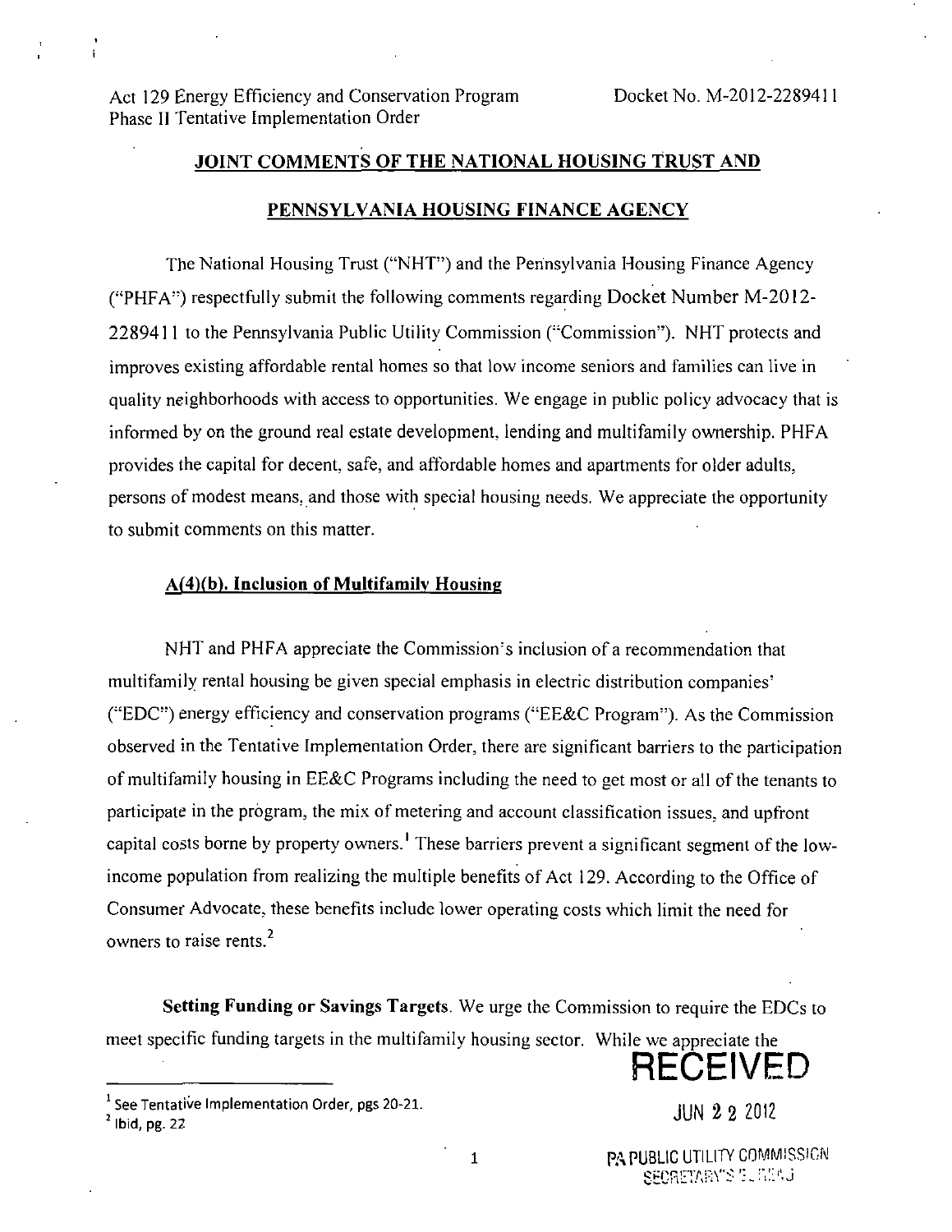Commission's encouragement of the EDCs to develop strategies to reach this sector, overcoming the challenges of serving this housing stock requires specific mandates from the Commission. Specifically, we recommend that the Commission direct the EDCs to target a portion of their EE&C Program budgets for this sector that is proportionate to the size of the multifamily housing stock in each service territory.

Requiring specific, limited funding targets for multifamily housing is consistent with the intent of Act 129 because it will ensure an equitable distribution of resources. Act 129 statute clearly states that EE&C Programs are to serve all customer sectors and requires programs to include:

*"Standards to ensure that each plan includes a variety of energy efficiency and conservation measures and will provide the measures equitably to all classes of customers." See 66 Pa. CS. § 2806.1 (a)(4)(our emphasis).* 

Increasingly public utility commissions, utilities, and program administrators are taking action to ensure the fair expenditure of energy efficiency funds in the multifamily housing sector. Recently the Board of Directors of the National Association of Regulatory Utility Commissioners passed a resolution supporting this goal, noting that "Energy efficiency programs for owners of, or tenants living in, multifamily affordable housing have in the past not always been well-designed for easy access." The Board of Directors resolved:

*"That public utility commissions, in proceedings in which utility expenditures on energy efficiency are being raised, should use their discretion when appropriate to investigate the extent to which the company's energy efficiency programs are fairly serving all customer sectors, including but not limited to the affordable multifamily sector."<sup>3</sup> (See resolution • enclosed.)* 

Several mid-Atlantic and Northeastern states including Rhode Island, Maryland, Massachusetts, and New Jersey have recently implemented multifamily-specific energy

<sup>3</sup> See "Resolution Supporting Fair Expenditure of Energy Efficiency Funds in All Customer Sectors" approved by the National Association of Regulatory Utility Commissioners Board of Directors on July 20, 2011, enclosed.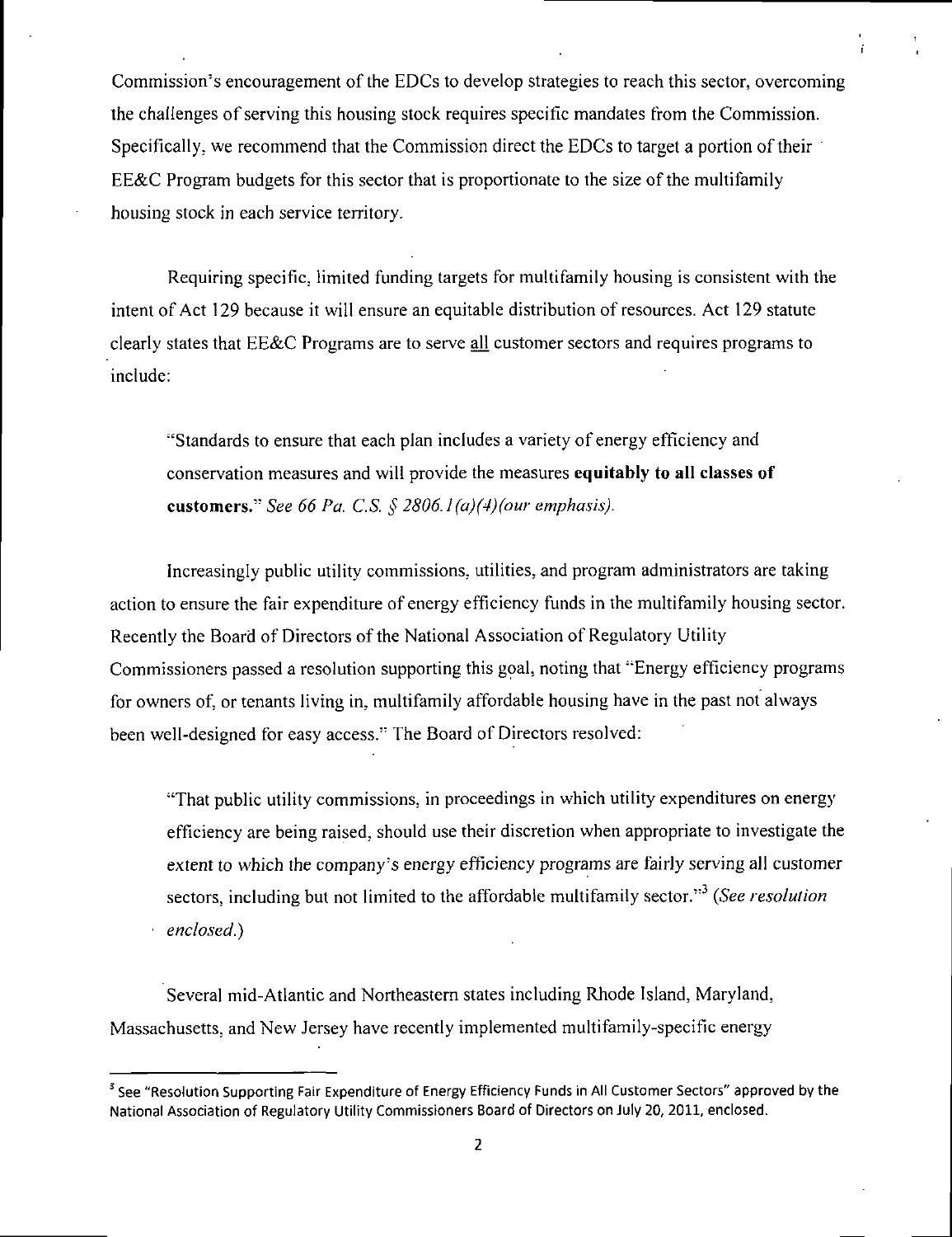efficiency programs targeting state and federally financed affordable housing using ratepayer funding. These programs include: dedicated funding and meaningful goals for energy efficiency improvements in multifamily affordable housing, participation of both individually- and mastermetered properties, and sufficient means to ensure that the renters benefit from the improvements by requiring an extension of affordability by the owner in exchange for participation in the programs.

In Rhode Island, the State Department of Housing is partnering with National Grid. National Grid is currently analyzing the "gap funds required" to deepen energy efficiency in the Rhode Island Housing Finance Agency's affordable housing pipeline. In Maryland, the public service commission directed the utilities to transfer funding to the Maryland Department of Housing and Community Development (DHCD) for the purpose of implementing low-income energy efficiency programs including \$12 million of ratepayer funds for a program targeting affordable multifamily housing.<sup>4</sup> Just this week, Maryland's Governor sought an additional \$9 million be transferred to DHCD for similar purposes. Similarly, PSE&G in New Jersey is targeting \$39 million over 4 years for affordable multifamily housing that is being implemented through a collaborative arrangement between PSE&G and New Jersey Home Mortgage Finance ' Agency.<sup>5</sup>

In order to ensure that multifamily housing receives a fair expenditure of funding, we recommend that the Commission direct the EDCs to,target a portion of their EE&C Program budgets to multifamily housing that is proportionate to the size of this sector in each service territory. According to an analysis of Census data, the proportion of housing units in each EDC service territory varies from 7% to 15% (See table below).

<sup>4</sup> See Maryland Public Service Commission Order No. 84569 Order. Case Nos. 9153, 9154, 9155,9156 and 9157

<sup>5</sup> See State of New Jersey Board of Public Utilities Docket Nos. EO09010056 and EO09010058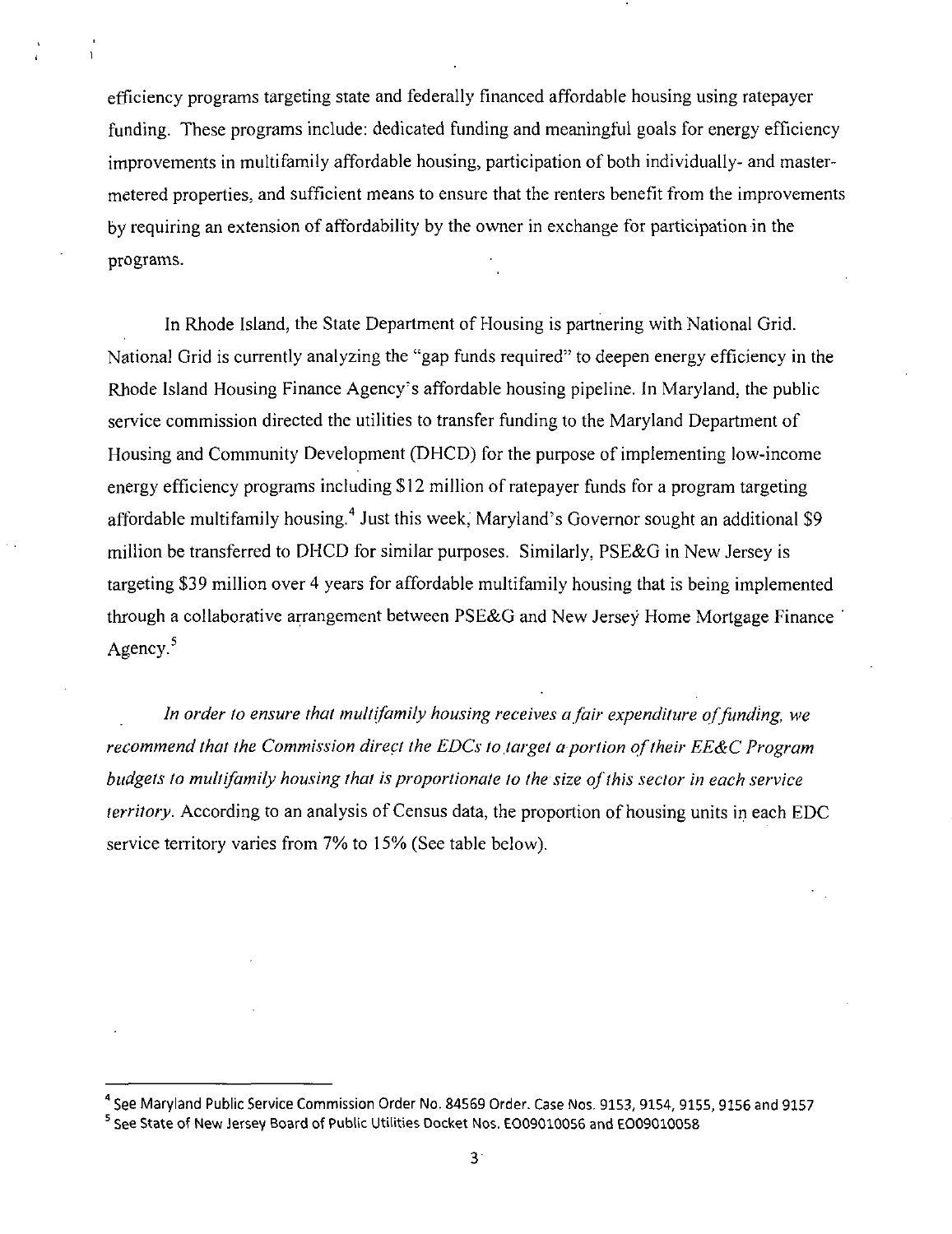| <b>Electric Utility</b> | Percentage of Housing Stock in the Service<br>Territory that are Multifamily Rentals (5+ units) |
|-------------------------|-------------------------------------------------------------------------------------------------|
| Duquesne                | 15%                                                                                             |
| Metropolitan Edison     | 7%                                                                                              |
| <b>PECO</b>             | 13%                                                                                             |
| <b>Penn Electric</b>    | 7%                                                                                              |
| Penn Power              | 7%                                                                                              |
| <b>PPL Electric</b>     | 9%                                                                                              |
| West Penn               | 8%                                                                                              |
| Total:                  | 10%                                                                                             |

*Source: NHT analysis of 2010 Census data.* 

Eligible Multifamily Housing. With respect to the Commission's proposal that multifamily housing be given special emphasis and consideration within the govemment/educational/nonprofit sector, it was unclear whether the Commission's intention was to allow for-profit owned multifamily affordable housing to qualify under the set aside. We recommend that the Commission allow EE&C funding to be targeted to both nonprofit and forprofit low-income multifamily properties.

There are more than 140,000 affordable apartments in privately-owned properties throughout Pennsylvania that receive government assistance. Both nonprofit and for-profit owners of state and federally financed multifamily properties have a contractual obligation that prohibits them from raising rents to unaffordable levels. A significant portion of the affordable housing stock is owned and managed by the for-profit sector. Regardless of ownership this stock often fails to generate enough revenue to ensure long term viability and requires operational savings to help preserve the quality of the housing. As a condition of receipt of utility funding, we support requiring these owners to commit to an extended period of affordability.

Coordination with PHFA. In order to streamline program administrative costs and develop workable program designs, we recommend that the Commission require the utilities to. partner with the Pennsylvania Housing Finance Agency. In other states, utilities and public utility commissions have realized significant administrative efficiencies by partnering with the

 $\mathbf{A}$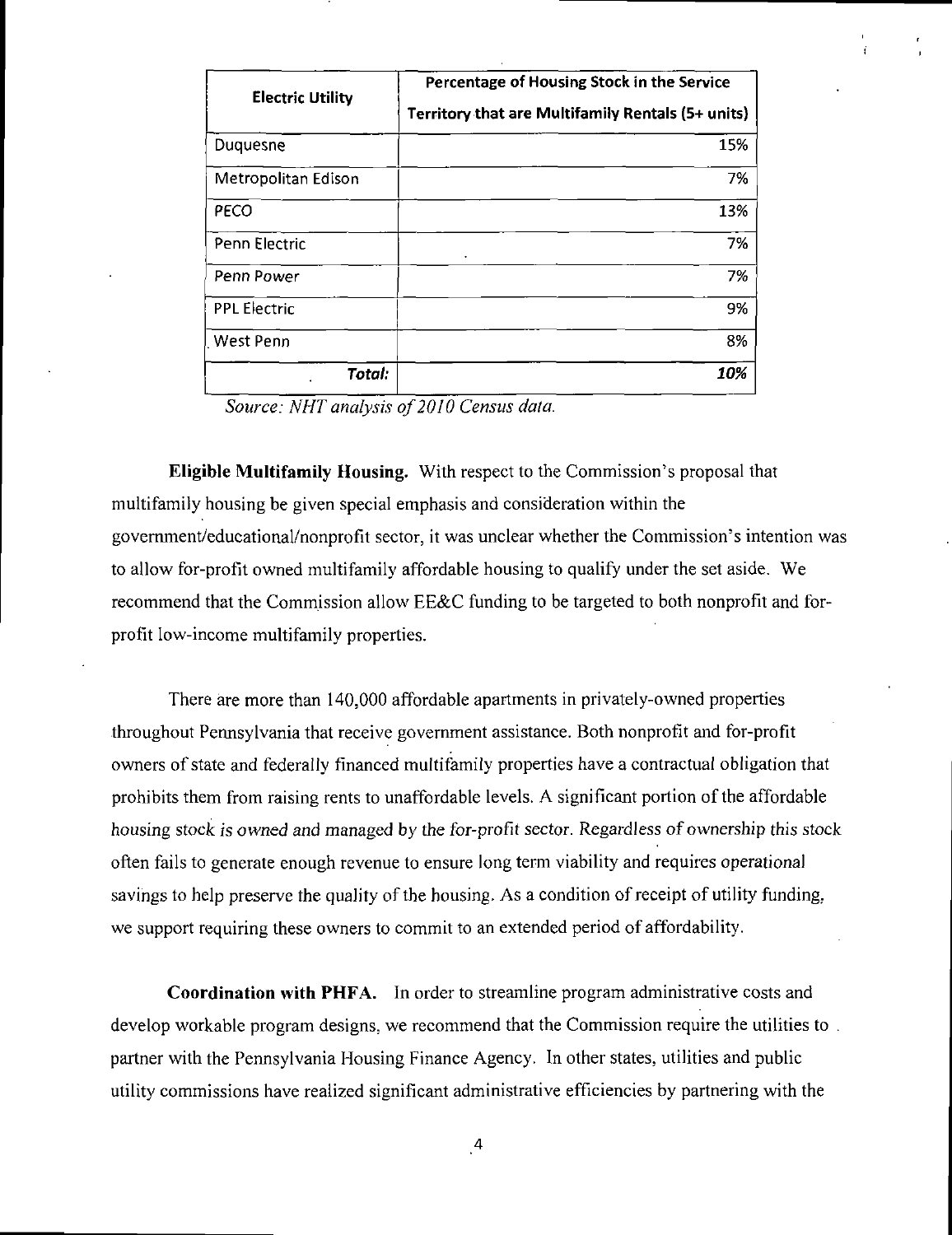state housing finance agency. PHFA has extensive experience in multifamily financing and construction and has developed a significant track record administering energy efficiency resources for multifamily housing and is recognized nationally as a leader in this regard. <sup>6</sup> PHFA will be able to use the Act 129 resources to leverage other sources of funding administered by the agency. PHFA can leverage its skills and relationships to help the utilities effectively serve the multifamily affordable housing sector. PHFA's contributions, as part of a partnership with the utilities, could include:

- Helping utilities connect with owners of the properties in PHFA's portfolio which, by definition, qualify for the 60% of median income test. PHFA has multiple contacts with multifamily owners, including its annual inspections of these properties, and/or its already existing financing on affordable multifamily housing;
- Applying its experience administering weatherization services in multifamily housing as a subgrantee of the Weatherization Assistance Program and administrator of the Preservation through Smart Rehab program, a multifamily energy and efficiency and housing affordability program, to assist utilities in successfully reaching this housing sector;
- Assistance in marketing and outreach to a pipeline of multifamily new construction and rehabilitation projects;
- Helping to leverage financial resources from existing programs;
- Financial underwriting and loan processing expertise;
- Construction review and administration; and
- Affordable housing expertise and knowledge.

As mentioned above, utilities and public utility commissions in states such as Rhode Island, New Jersey and Maryland are partnering with their respective state housing finance agencies to administer multifamily energy efficient improvement programs with great success.

<sup>6</sup> PHFA's Preservation through Smart Rehab Program (Smart Rehab) is a multifamily affordable rental housing preservation program that provides financing for capital improvements that result in a measurable reduction in energy consumption and utility costs. See http://www.phfa.org/developers/preservation/.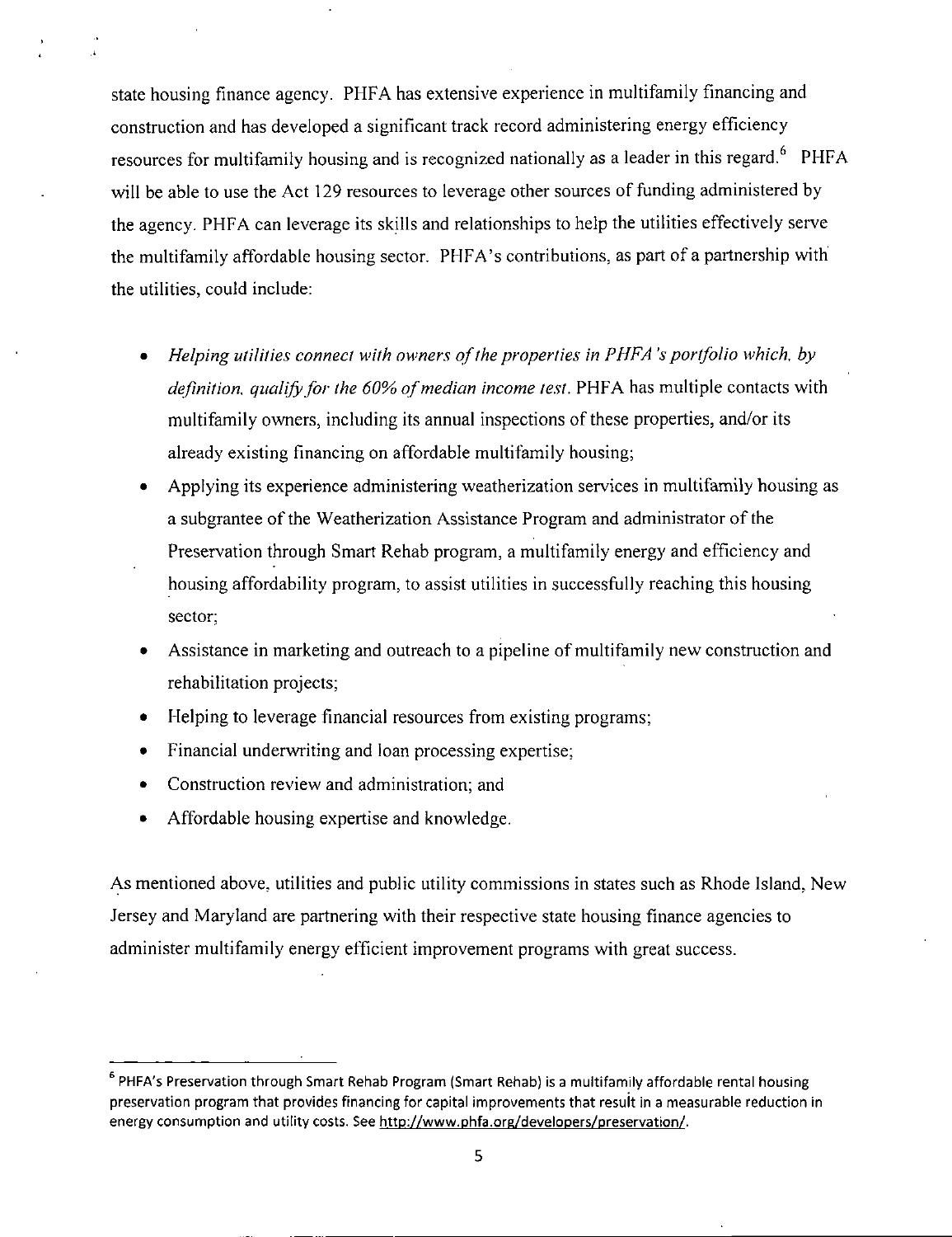$A(4)(b)$ . Inclusion of On-Bill Financing. On-bill financing is a promising approach to reduce barriers to multifamily participation in energy efficiency programs. Owners of multifamily affordable housing do not have access to upfront capital to pay for improvements and often cannot take on additional debt secured by the property. As the Commission continues to investigate on-bill financing opportunities, we recommend that the Commission consider models and financing partnerships specific to the multifamily housing stock. We also urge the Commission to include multifamily stakeholders such as PHFA in any working groups established to pursue on-bill financing opportunities.

 $C(2)(A)$ . Technical Reference Manual. We support the Commission's position that updating the Technical Resource Manual ("TRM") should continue to occur on an annual basis. Targeting resources most effectively is necessary to maximize energy savings from the multifamily affordable housing stock. Realizing the potential energy savings in this sector requires a new level of investment. The retrofitting of multifamily developments is much more involved than the replacement of mechanical systems. However, the current TRM does not provide any assumptions or information on deemed savings for non-mechanical measures such as air sealing and insulation in multifamily housing.<sup>7</sup> We urge the Commission to consider the leveraging of additional energy savings through non-mechanical measures. This is common practice in multifamily utility incentive programs in other states.

In addition, we urge the Commission to make sure that multifamily stakeholders are represented in the Technical Working Group that has been established to discuss new measure protocols, existing measure protocols and any changes due to standards, codes and regulations for inclusion in the 2013 TRM.

K. EDC Cost Recovery. We urge the Commission to clarify and provide guidance to the EDCs on the appropriate approach to recovering costs of energy efficiency measures in multifamily housing. As observed by the Commission in the Tentative Implementation Order, one significant barrier to the participation of multifamily housing in EE&C Programs is the mix

<sup>7</sup> See the Technical Reference Manual dated June 2012 at page 221. The manual states that "Wall and ceiling insulation is one of the most important aspects of the energy system of a building". However, the manual goes on to state that this *measure applies only to non-residential buildings* heated and/or cooled using electricity.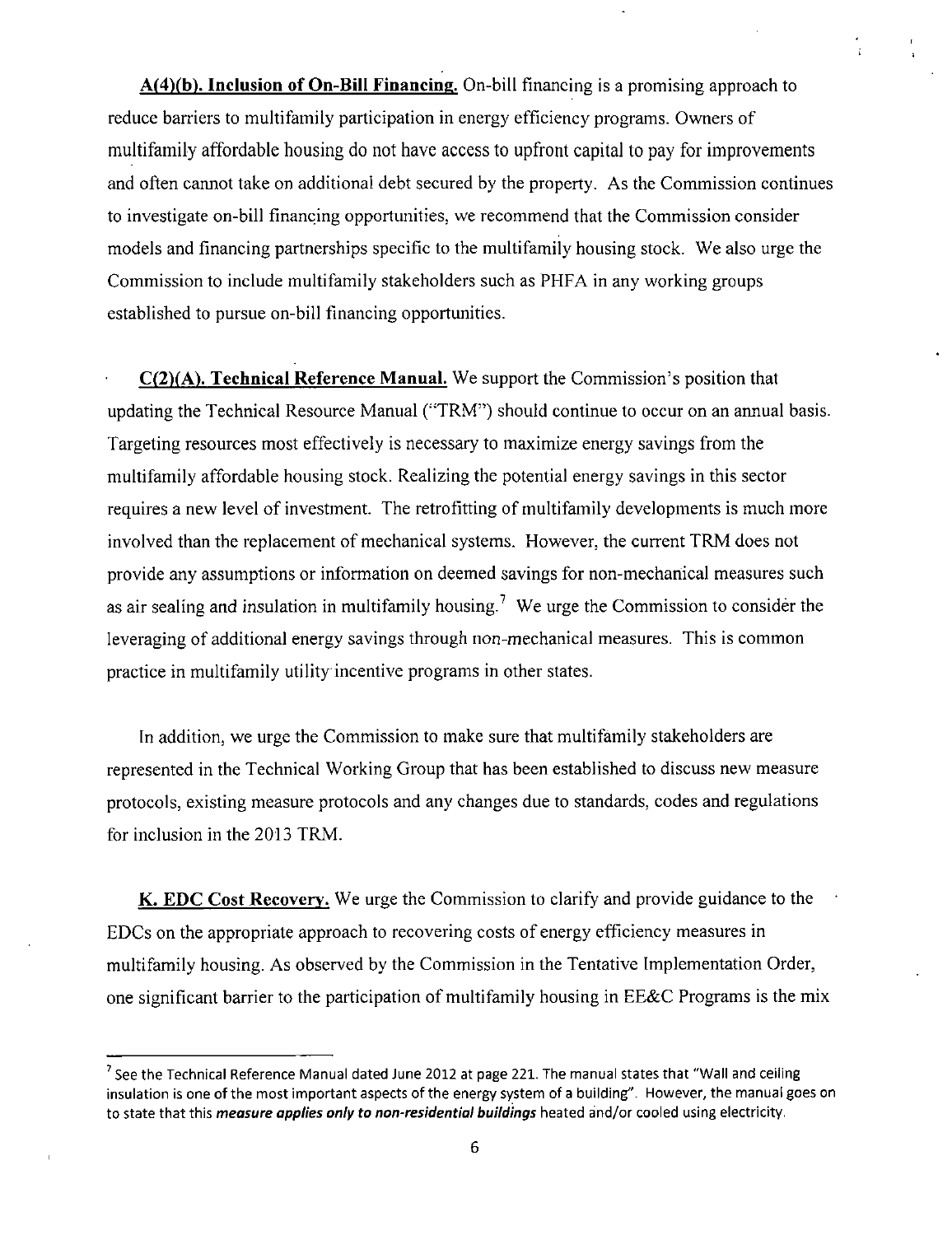of metering and account classification issues.<sup>8</sup> In many cases, a multifamily property will include a mix of individual (tenant-paid) meters and master (owner-paid) meters.

Currently a multifamily owner would have to apply separately to a residential and commercial EE&C program in order to fully address all of the energy saving opportunities in the property. The lack of access to a single program to address the entire property complicates the process and discourages owners from participating in the program. As a result, low-income tenants are denied an opportunity to benefit from Act 129 and energy consumption reductions are not realized.'

To resolve this issue, we recommend that the Commission provide guidance clarifying that EDCs can create a multifamily program that addresses both individually and master metered accounts. This guidance should address how the EDCs can reasonably attribute the program costs across the residential and commercial sectors in a manner that is not administratively burdensome. This approach is consistent with the Tentative Implementation Order. In the Order, the Commissions states that:

"Those costs that relate to measures that are applicable to more than one class, or that can be shown to provide system-wide benefits, must be allocated using reasonable and generally acceptable cost of service principles as are commonly utilized in base rate proceedings."<sup>9</sup>

Reducing energy consumption in multifamily affordable housing, whether in properties with individual or master metered accounts, will benefit all Pennsylvania ratepayers through reduced demand on the state's energy system and increased economic output.<sup>10</sup> Providing funding to all types of low-income multifamily properties is necessary to achieve an equitable treatment of

<sup>&</sup>lt;sup>8</sup> See Tentative Implementation Order at pg. 21

<sup>&</sup>lt;sup>9</sup> See pg. 67 of the Tentative Implementation Order

<sup>&</sup>quot; This was the determination made in New Jersey. When approving PSE&G's multifamily residential program, the Board of Public Utilities ordered that the costs be recovered equally across all rate classes. The Board noted that the benefits of the program were not specific to one rate class. The Board concluded:

<sup>&</sup>quot;Energy efficiency programs, even though there is initial cost, are projected to decrease customers' bills as much as 9% over the next ten years, save all customers the construction costs for new infrastructure which would otherwise be needed to serve avoidable demand, and put downward pressure on market rates by reducing demand." See State of New Jersey Board of Public Utilities Docket Nos. EO09010056 and EO09010058.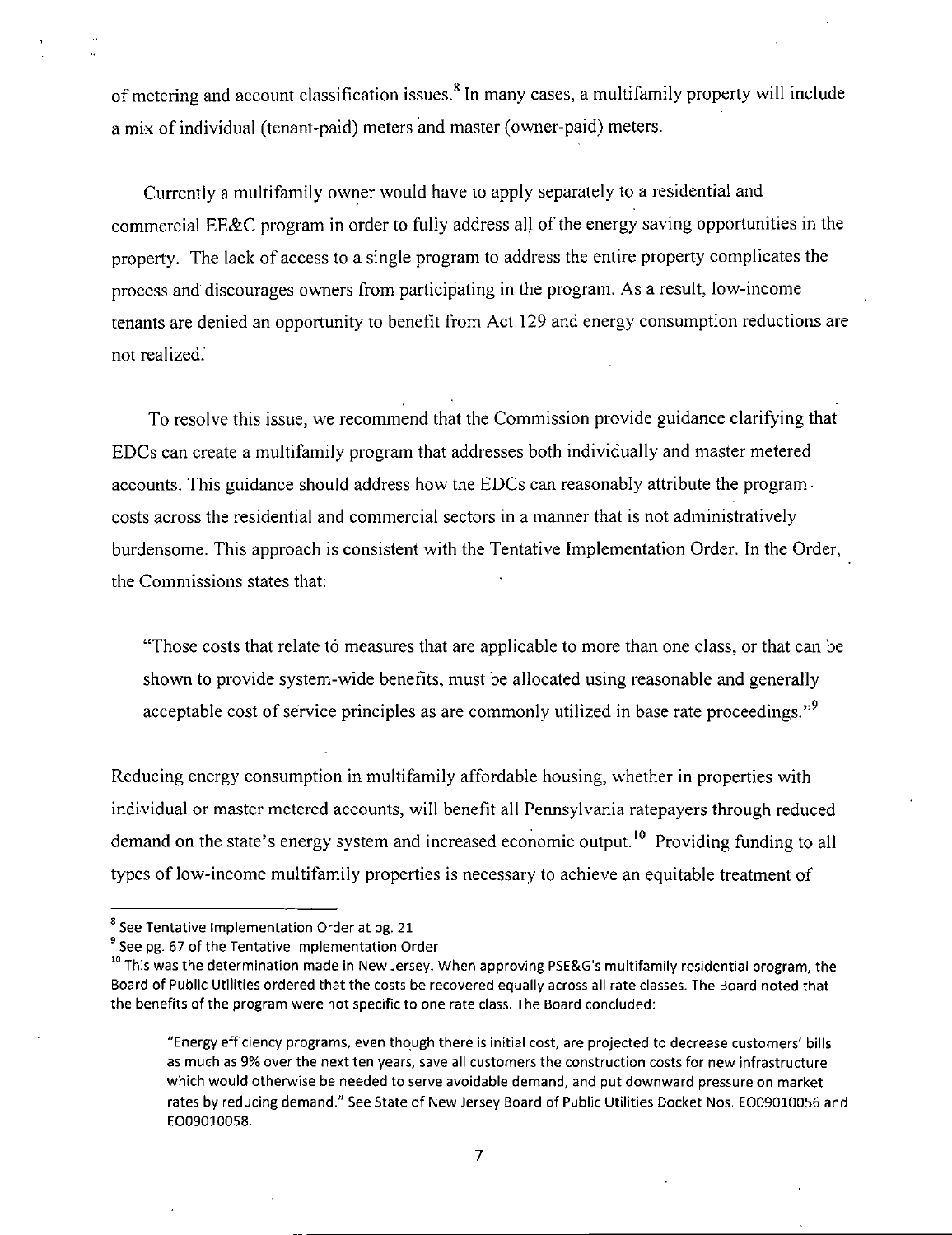low-income renters. Residents of master-metered properties receive numerous benefits from energy efficiency investments including stable affordable housing and lower rents due to more efficient property operations and improved health and comfort due to better air sealing and insulation.

## **CONCLUSION**

The multifamily affordable housing stock is largely an untapped sector with significant potential for energy consumption savings. We commend the Commission for encouraging EDCs to develop strategies to better serve this sector. However, in order to ensure energy savings are realized and that multifamily renters benefit from Act 129. we recommend that the Commission include the following in its Final Order for Phase II of Act 129:

- Require EDCs to meet certain budget targets for energy efficiency improvements in both for-profit and nonprofit owned multifamily affordable housing;
- Require EDCs to coordinate with PHFA in administering programs for multifamily affordable housing;
- Ensure that any discussions about on-bill financing include multifamily-specific models and stakeholders such as PHFA;
- Ensure that the Technical Reference Manual addresses non-mechanical measures such as air sealing and insulation for multifamily housing; and
- Provide clear guidance to EDCs regarding appropriate cost recovery approaches for investments in multifamily housing in order to ensure that EDCs are able to overcome the barrier of account classification and meter issues and can establish one-stop shop programs for this underserved sector.

8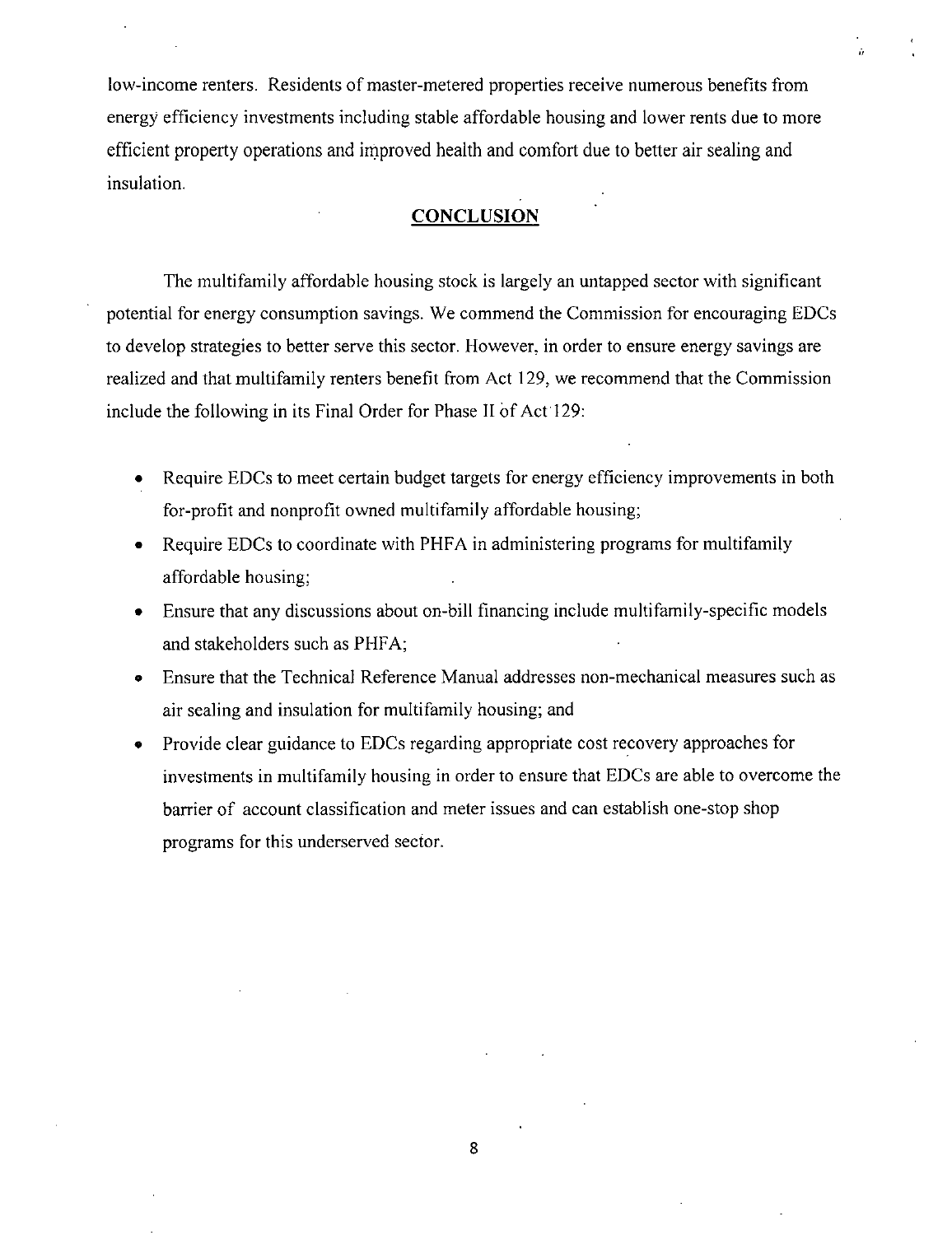## *Resolution Supporting Fair Expenditure of Energy Efficiency Funds in AH Customer Sectors*

*WHEREAS, Natural gas and electric companies, along with other energy efficiency program administrators, expended more than \$5 billion on energy efficiency programs in 2009, as estimated by the Consortium for Energy Efficiency; and* 

*WHEREAS, Some States, in cooperation with their utilities, have already committed to substantially increasing their energy efficiency expenditures, with some States planning to double or triple those expenditures in the near future; and* 

*WHEREAS, Energy efficiency programs for owners of, or tenants living in, multifamily affordable housing have in the past not always been well-designed for easy access; and* 

*WHEREAS. It is important for all consumers to benefit from energy efficiency programs including low-income households, the elderly, those living on fixed incomes, and owners and tenants in multifamily affordable housing; and* 

*WHEREAS. Multifamily affordable housing, including housing assisted by the federal Department of Housing and Urban Development and state housing finance agencies, or receiving assistance via the Low-Income Housing Tax Credit, provides critically needed housing for some of the poorest families in America; and* 

*WHEREAS. This same multifamily affordable housing stock is. on average, older than the entire U.S. housing stock; contains older appliances; and is generally less energy efficient than other housing; and* 

*WHEREAS, Energy efficiency programs result in more affordable utility services for lowincome consumers in multifamily buildings and, therefore, reduce the number of customers disconnected for non-payment; and* 

*WHEREAS, Utility companies could achieve significant cost-effective energy savings by investing more of their energy efficiency programs funds in affordable multifamily housing, while also helping to preserve that energy costs are as affordable for the tenants; now, therefore be it* 

*RESOLVED, That the Board of Directors of the National Association of Regulatory Utility Commissioners, convened at its 2011 Summer Committee Meetings in Los Angeles, California, finds that utilities and other program administrators which expend energy efficiency funds collected via utility bills should consider spending a fair share of those funds in each of the customer sectors served, including, but not limited to, the affordable, multifamily housing sector; and be it further* 

RESOLVED, That utilities and other energy efficiency program administrators that deliver energy efficiency programs to affordable multifamily buildings should consider ensuring that such programs improve awareness of energy costs and the importance of energy efficiency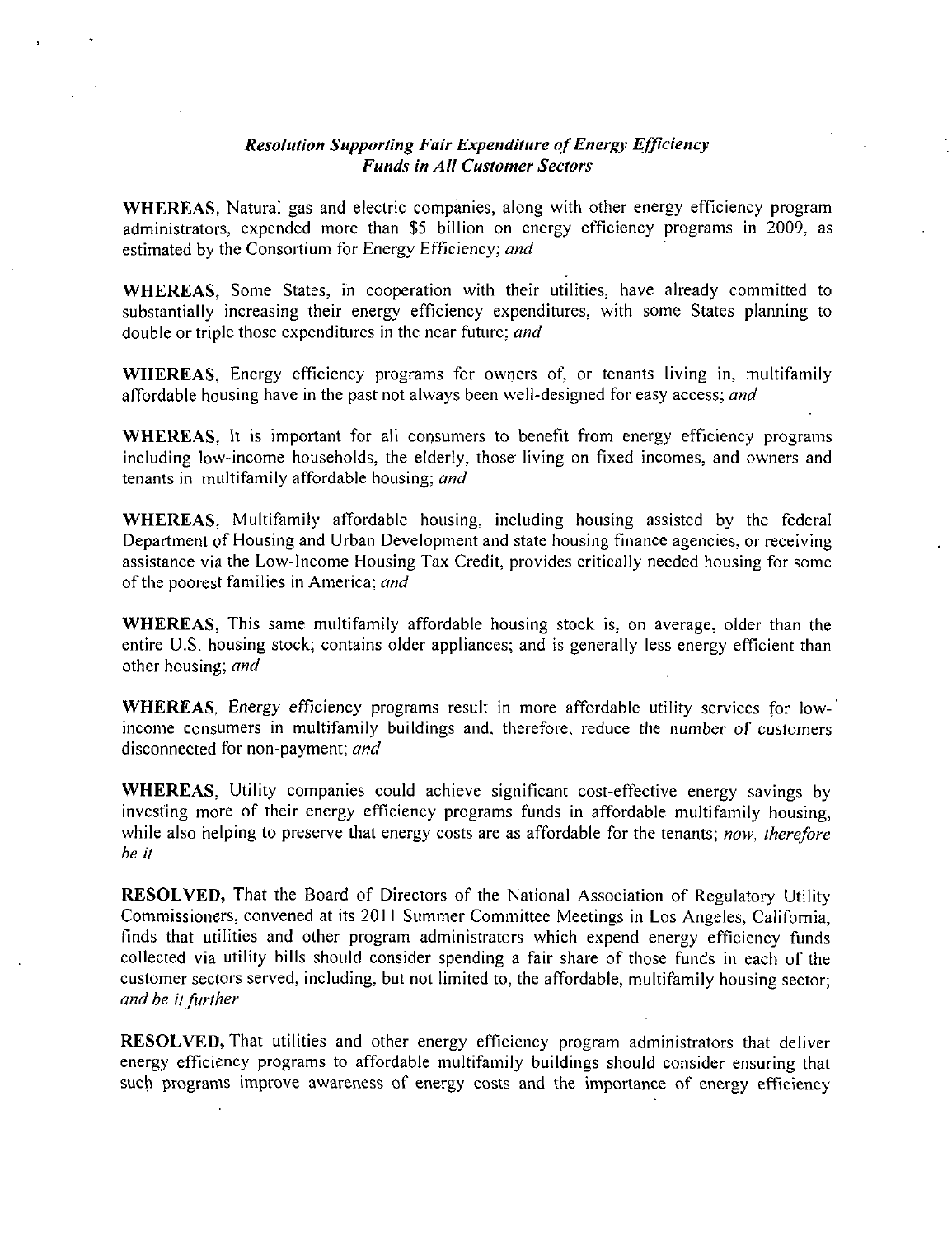*among tenants and owners in rental properties, reasonably meet the needs of those owners and tenants, and offer the opportunity for "one-stop shopping" — that is. offer the owner of multifamily housing a simple, single point of entry to apply for utility-funded energy efficiency services, even if the owner's property includes a mix of individual (tenant-paid) meters and master meters, and/or a mix of building size and types (e.g., low-rise, high-rise, duplex, townhouse); and be it further* 

RESOLVED, That public utility commissions, in proceedings in which utility expenditures on energy efficiency are being raised, should use their discretion when appropriate to investigate the extent to which the company's energy efficiency programs are fairly serving all customer sectors, including but not limited to the affordable multifamily sector.

*Sponsored by the Committees on Energy Resources and the Environment and Consumer Affairs Adopted by the NARUC Board of Directors July 20, 2011*